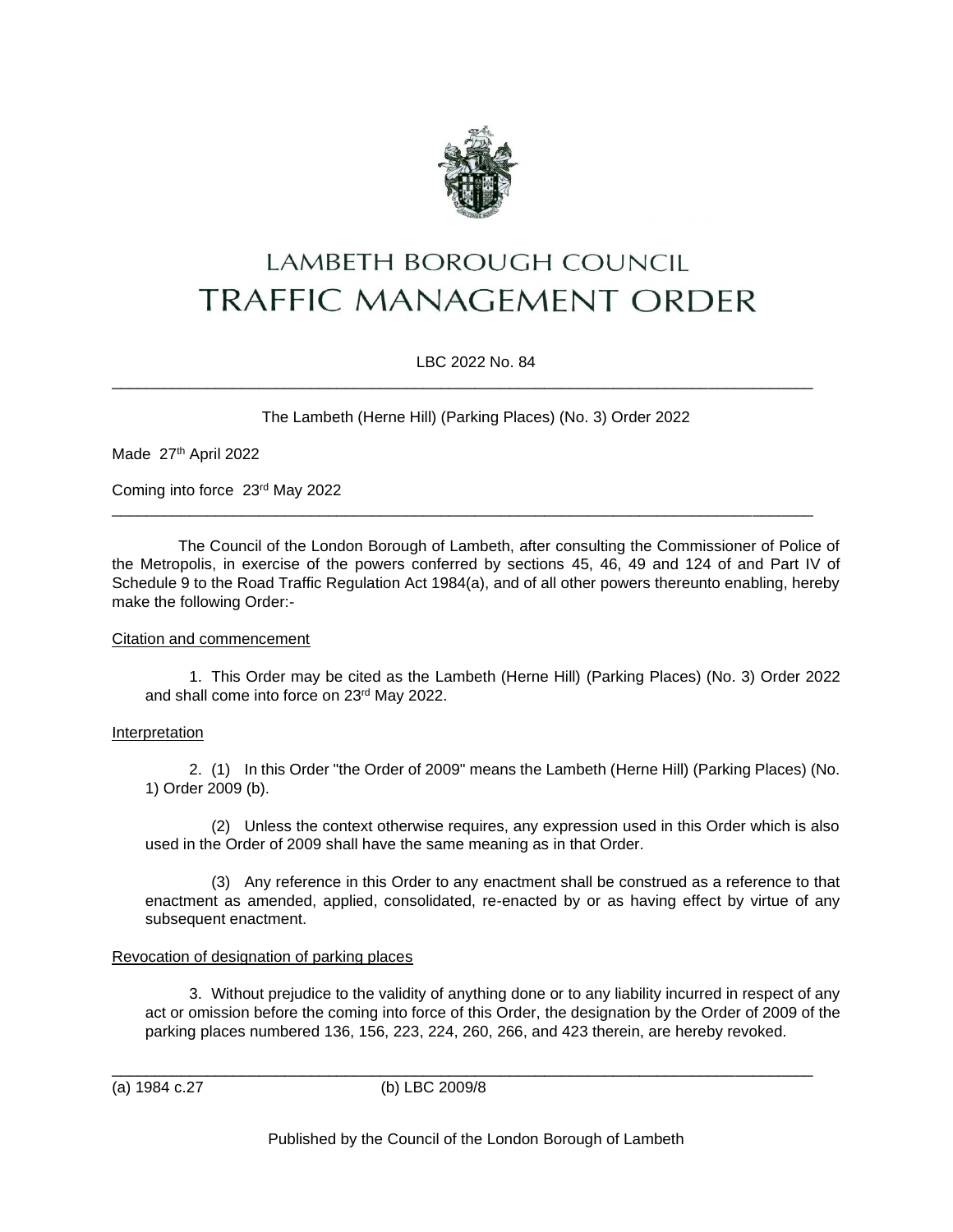#### Designation of parking places and application of the Order of 2009 thereto

4. (1) Each area on a highway comprising the length of carriageway of a street specified in column 2 of Schedule 1 or 2 to this Order and bounded on one side of that length by the edge of the carriageway and on the other sides by a white line marking is designated as a parking place.

(2) The reference in this Article to a white line marking shall be construed as a reference to the white line marking (either broken or continuous) provided for in Schedule 7 to the Traffic Signs Regulations and General Directions 2016(a) or, if applicable, authorised by the Secretary of State by virtue of section 64 of the Road Traffic Regulation Act 1984.

(3) The provisions of the Order of 2009 (other than Articles 3, 15 and 41) shall apply to the areas designated as parking places by this Order as if in those provisions any reference to a parking place included a reference to an area designated as a parking place by this Order, and as if any reference to Schedule 1 to the Order of 2009 included a reference to Schedule 1 to this Order and as if any reference to Schedule 2 to the Order of 2009 included a reference to Schedule 2 to this Order.

#### Placing of traffic signs, etc.

- 5. The Council shall:-
	- (a) place and maintain traffic signs indicating the limits of each parking place referred to in the Schedules to this Order;
	- (b) place and maintain in or in the vicinity of each parking place referred to in the Schedules to this Order traffic signs indicating that such parking place may be used during the permitted hours for the leaving only of the vehicles specified in Article 4(2) of the Order of 2009;
	- (c) carry out such other work as is reasonably required for the purposes of the satisfactory operation of each parking place referred to in the Schedules to this Order.

Dated this twenty-seventh day of April 2022.

Ben Stevens Highway Network Manager

\_\_\_\_\_\_\_\_\_\_\_\_\_\_\_\_\_\_\_\_\_\_\_\_\_\_\_\_\_\_\_\_\_\_\_\_\_\_\_\_\_\_\_\_\_\_\_\_\_\_\_\_\_\_\_\_\_\_\_\_\_\_\_\_\_\_\_\_\_\_\_\_\_\_\_\_\_\_\_\_\_

(a) S.I. 2016/362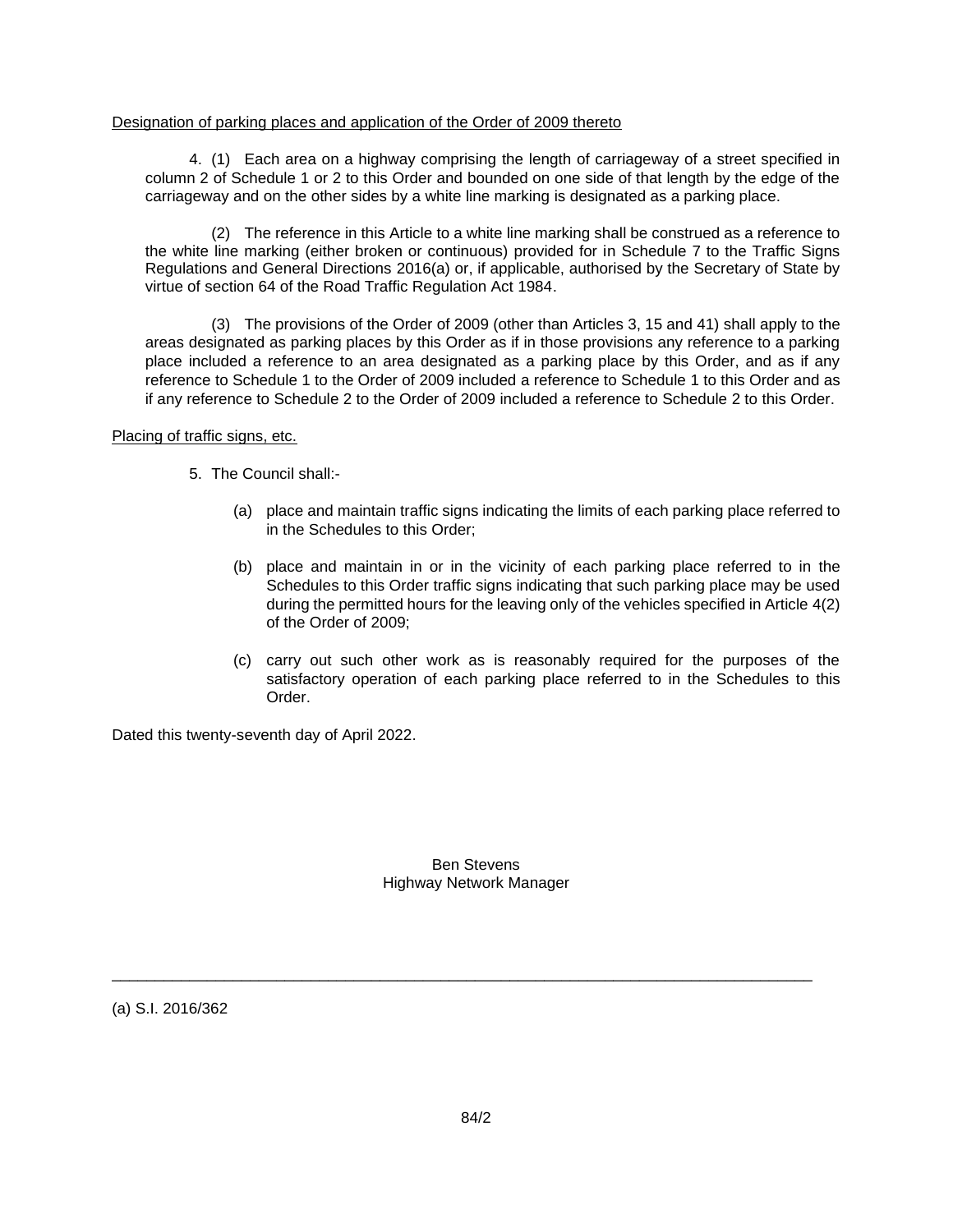IN RELATION TO A PARKING PLACE REFERRED TO IN THIS SCHEDULE THE EXPRESSION "PERMITTED HOURS" MEANS THE PERIOD BETWEEN 12 NOON AND 2 P.M. ON MONDAYS TO FRIDAYS INCLUSIVE, ANY SUCH DAY NOT BEING CHRISTMAS DAY, GOOD FRIDAY OR A BANK HOLIDAY.

PARKING PLACES IN WHICH A VEHICLE MAY BE LEFT DURING THE PERMITTED HOURS PROVIDED:-

- (A) THE PARKING CHARGE HAS BEEN PAID USING THE ELECTRONIC PAYMENT SYSTEM; OR
- (B) THE VEHICLE DISPLAYS EITHER A VALID HARD COPY RESIDENT'S PERMIT, A VALID HARD COPY BUSINESS PERMIT, A VALID HARD COPY CAR CLUB PERMIT, A VALID HARD COPY TEACHER'S PERMIT, A VALID HARD COPY HEALTH CARE PERMIT, A VALID HARD COPY VISITOR'S PERMIT OR A VALID HARD COPY TRADE PERMIT, ISSUED IN RESPECT OF THAT VEHICLE, OR THERE APPEARS ON A HAND-HELD DEVICE AN INDICATION THAT AN ELECTRONIC VERSION OF ONE OF THOSE PERMITS OR A FLEXIBLE CAR CLUB PERMIT HAS BEEN GRANTED IN RESPECT OF THAT VEHICLE AND THE PERMIT IS VALID.

| Parking<br>Place<br>No. | Designated parking place                                                                                                                                                                                                       | Special manner<br>of standing |
|-------------------------|--------------------------------------------------------------------------------------------------------------------------------------------------------------------------------------------------------------------------------|-------------------------------|
|                         | 2                                                                                                                                                                                                                              | 3                             |
|                         |                                                                                                                                                                                                                                |                               |
| 547.                    | <b>OAKBANK GROVE, the north-west side, from a point 7 metres south-west of</b><br>the south-western kerb-line of Herne Hill Road to a point 4.8 metres north-<br>east of the north-eastern boundary of Nos. 2/4 Oakbank Grove. |                               |
|                         |                                                                                                                                                                                                                                |                               |
| 548.                    | OAKBANK GROVE, the south-east side, from a point 0.3 metres north-east<br>of the north-eastern boundary of Nos. 3/5 Oakbank Grove, north-eastwards<br>for a distance of 10.6 metres.                                           |                               |